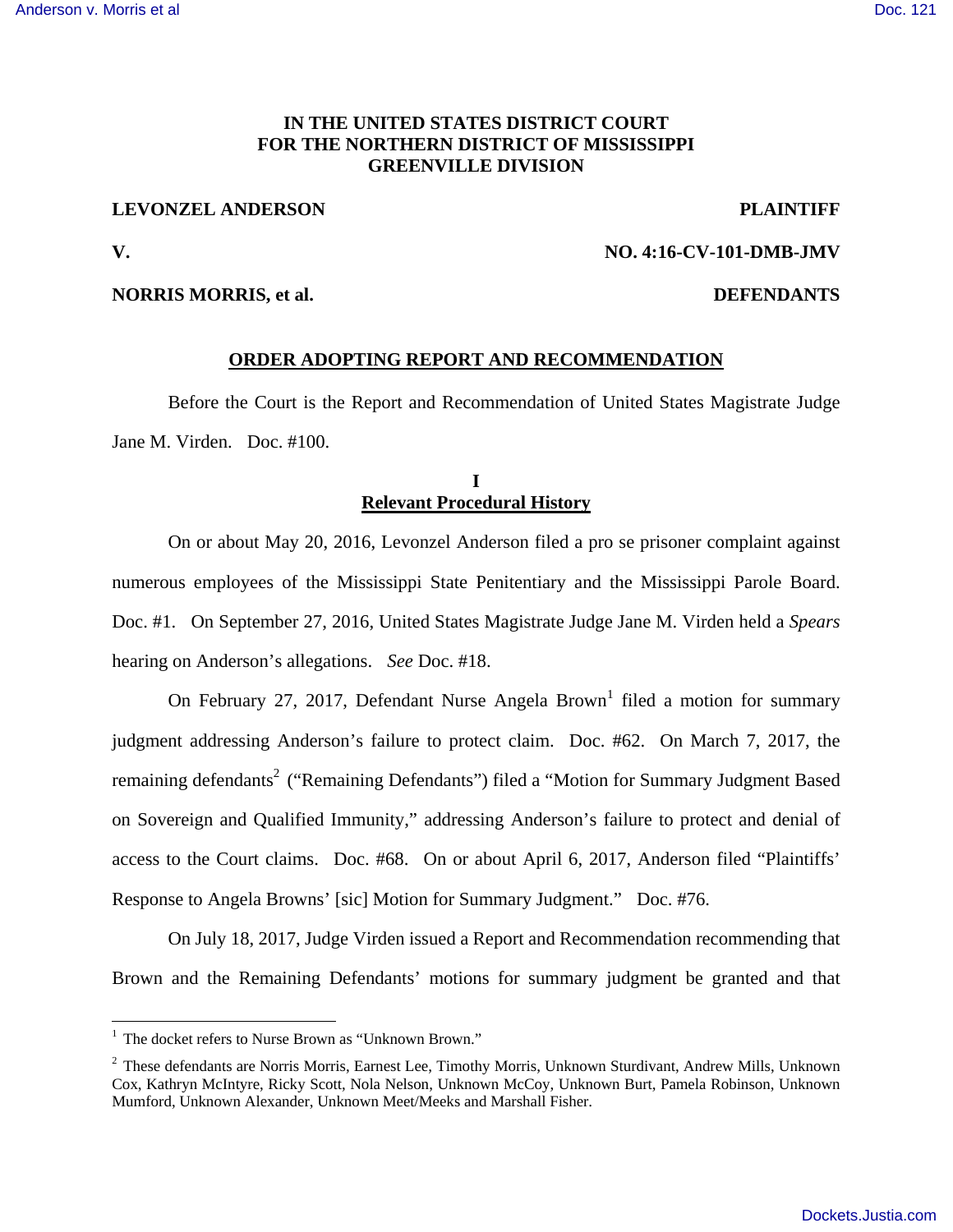Anderson's remaining claims be dismissed for failure to state a claim upon which relief can be

granted. Doc. #100. The Report and Recommendation warned:

Objections [to the Report and Recommendation] must be in writing and must be filed within fourteen (14) days of this date, and "a party's failure to file written objections to the findings, conclusions, and recommendation in a magistrate judge's report and recommendation within [14] days after being served with a copy shall bar that party, except on grounds of plain error, from attacking on appeal the unobjected-to proposed factual findings and legal conclusions accepted by the district court ...." *Douglass v. United Services Automobile Ass'n*, 79 F.3d 1415, 1428-29 (5th Cir. 1996) (en banc)(citations omitted); *see also United States v. Carrillo-Morales*, 27 F.3d 1054, 1061-62 (5th Cir. 1994), *cert. denied*, 513 U.S. 1178 (1995).

### *Id*. at 20.

 Anderson acknowledged receipt of the Report and Recommendation on July 19, 2017. Doc. #101. On or about July 24, 2017, Anderson requested an extension to file objections. Doc. #102. On July 27, 2016, Judge Virden granted the motion, giving Anderson until August 15, 2017 to file his objections. Doc. #103. On or about August 3, 2017, Anderson filed a "Motion to Show Cause for an [sic] Preliminary Injunction," which, although unclear, appears to be his objections to the Report and Recommendation. Doc. #104.

## **II Standard of Review**

Where objections to a report and recommendation have been filed, a court must conduct a "de novo review of those portions of the ... report and recommendation to which the Defendants specifically raised objections. With respect to those portions of the report and recommendation to which no objections were raised, the Court need only satisfy itself that there is no plain error on the face of the record." *Gauthier v. Union Pac. R.R. Co.*, 644 F.Supp.2d 824, 828 (E.D. Tex. 2009) (citing *Douglass v. United Serv. Auto. Ass'n*, 79 F.3d 1415, 1428–29 (5th Cir. 1996)) (internal citation omitted). However, "frivolous, conclusive, or general objections need not be considered by the district court." *Battle v. U.S. Parole Comm'n*, 834 F.2d 419, 421 (5th Cir. 1987).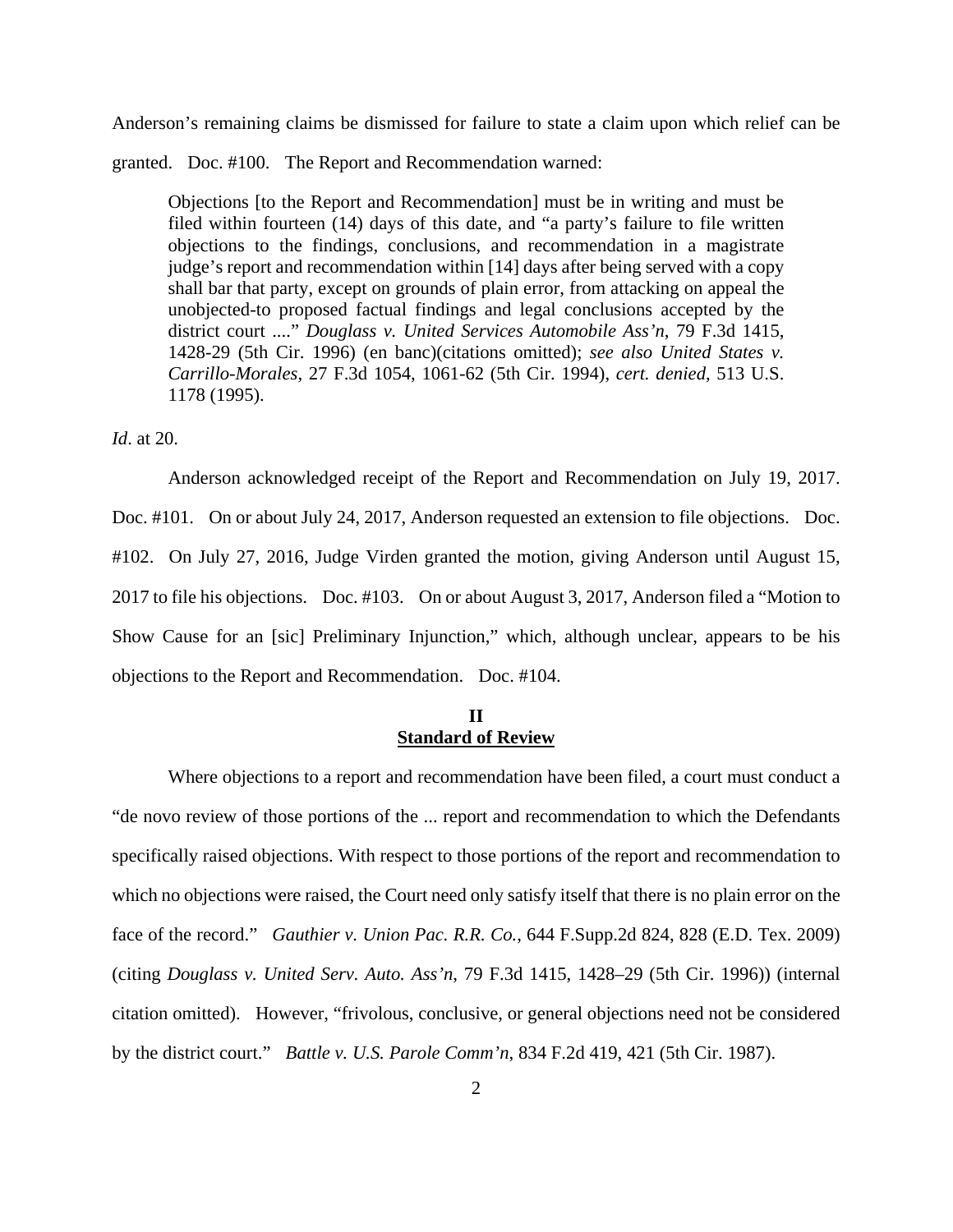#### **III Discussion**

 In his objections, Anderson first asserts that he never received a copy of the Remaining Defendants' motion for summary judgment. Doc. #104 at 26. The Remaining Defendants' motion for summary judgment contains a Certificate of Service that shows the motion was mailed "via United States Postal Service, first class postage prepaid," to Anderson at the address provided. Doc. #68. Rule 5 of the Federal Rules of Civil Procedure allows for service by mail, and states that service by mail is complete upon mailing. Considering that the motion contained a Certificate of Service, signed by counsel, representing that the motion was mailed to Anderson's then-current address, the Court finds Anderson's allegations of non-receipt unpersuasive. *See McZeal v. MidSouth Nat'l Bank, NA*, No. 2:15-cv-2315, 2017 WL 1332730, at \*4 (W.D. La. Jan. 13, 2017) ("plaintiff's conclusory allegations that he received everything but the motions do not rebut the defendants' showing of service"). Accordingly, the Court overrules the objection.

 The remainder of Anderson's arguments are simply a reiteration of his sexual assault claim, which he attempts to buttress with an affidavit referring generally to alleged assaults which occurred after the defendants moved for summary judgment. Doc. #104 at 31–33. However, the affidavit of the plaintiff, which relates to allegations of assault not before the Court, does not undermine Judge Virden's recommendations. As such, having further reviewed the remainder of the Report and Recommendation for clear error and found none, the Court overrules Anderson's remaining objections. Therefore, the Report and Recommendation will be adopted as the opinion of the Court.

## **IV Conclusion**

For the reasons above:

1. The Report and Recommendation [100] is **ADOPTED** as the opinion of the Court.